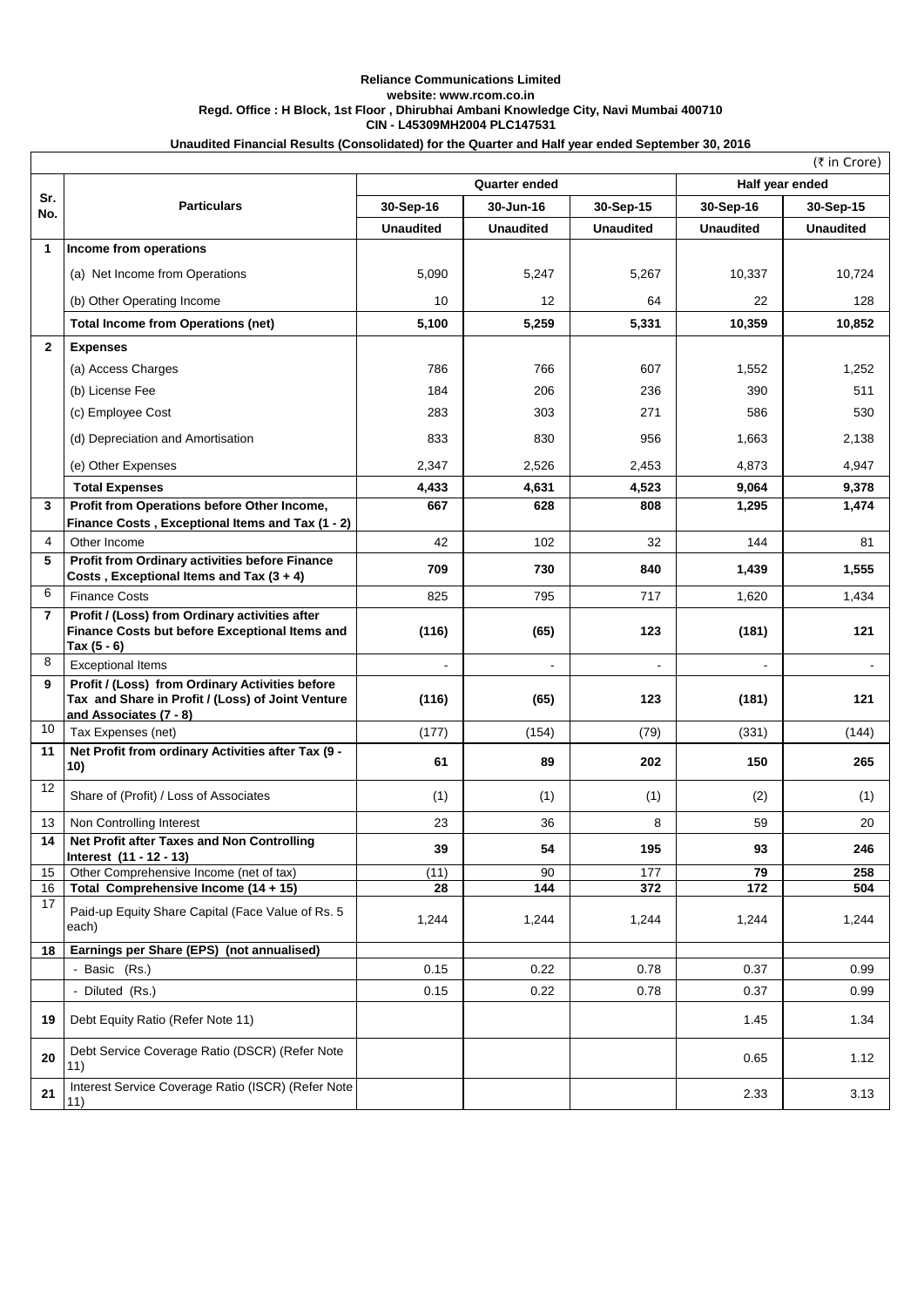|             | Segment wise Revenue, Results, Segment Assets and Segment Liabilities |                      |                  |                  |                  | (₹ in Crore)     |
|-------------|-----------------------------------------------------------------------|----------------------|------------------|------------------|------------------|------------------|
| Sr.         | <b>Particulars</b>                                                    | <b>Quarter ended</b> |                  |                  | Half year ended  |                  |
| No.         |                                                                       | 30-Sep-16            | 30-Jun-16        | 30-Sep-15        | 30-Sep-16        | 30-Sep-15        |
|             |                                                                       | <b>Unaudited</b>     | <b>Unaudited</b> | <b>Unaudited</b> | <b>Unaudited</b> | <b>Unaudited</b> |
| $\mathbf 1$ | <b>Segment Revenue</b>                                                |                      |                  |                  |                  |                  |
|             | (a) India Operation                                                   | 4,488                | 4,693            | 4,711            | 9,181            | 9,523            |
|             | (b) Global Operation                                                  | 1,089                | 1,185            | 1,060            | 2,274            | 2,185            |
|             | <b>Total</b>                                                          | 5,577                | 5,878            | 5,771            | 11,455           | 11,708           |
|             | Less: Inter segment revenue                                           | (435)                | (517)            | (408)            | (952)            | (775)            |
|             | <b>Income from Operations</b>                                         | 5,142                | 5,361            | 5,363            | 10,503           | 10,933           |
| 2           | <b>Segment Results</b>                                                |                      |                  |                  |                  |                  |
|             | Profit / (Loss) before Tax and Finance Cost from<br>each segment      |                      |                  |                  |                  |                  |
|             | (a) India Operation                                                   | 611                  | 671              | 789              | 1,282            | 1,616            |
|             | (b) Global Operation                                                  | 98                   | 59               | 51               | 157              | (61)             |
|             | <b>Total</b>                                                          | 709                  | 730              | 840              | 1,439            | 1,555            |
|             | Add: Unallocable Revenue                                              |                      |                  |                  |                  |                  |
|             | Less: Finance Costs (net)                                             | 825                  | 795              | 717              | 1,620            | 1,434            |
|             | Less : Exceptional Items                                              |                      | $\blacksquare$   | $\overline{a}$   | $\blacksquare$   |                  |
|             | Total Profit before Tax and share in Profit /<br>(Loss) of Associate  | (116)                | (65)             | 123              | (181)            | 121              |
| 3           | <b>Segment Assets</b>                                                 |                      |                  |                  |                  | $\blacksquare$   |
|             | a) India Operation                                                    | 85,166               | 85,876           | 81,845           | 85,166           | 81,845           |
|             | b) Global Operation                                                   | 12,285               | 13,065           | 12,711           | 12,285           | 12,711           |
|             | c) Others/ Unallocable (net of Eliminations)                          | 3.945                | 3.724            | 3,106            | 3,945            | 3,106            |
|             | <b>Total</b>                                                          | 101,396              | 102,665          | 97,662           | 101,396          | 97,662           |
| 4           | <b>Segment Liabilities</b>                                            |                      |                  |                  |                  |                  |
|             | a) India Operation                                                    | 17,350               | 18,595           | 15,137           | 17,350           | 15,137           |
|             | b) Global Operation                                                   | 6,231                | 6,661            | 6,599            | 6,231            | 6,599            |
|             | c) Others/ Unallocable (net of Eliminations)                          | 2,277                | 2,096            | 1,922            | 2,277            | 1,922            |
|             | <b>Total</b>                                                          | 25,858               | 27,352           | 23,658           | 25,858           | 23,658           |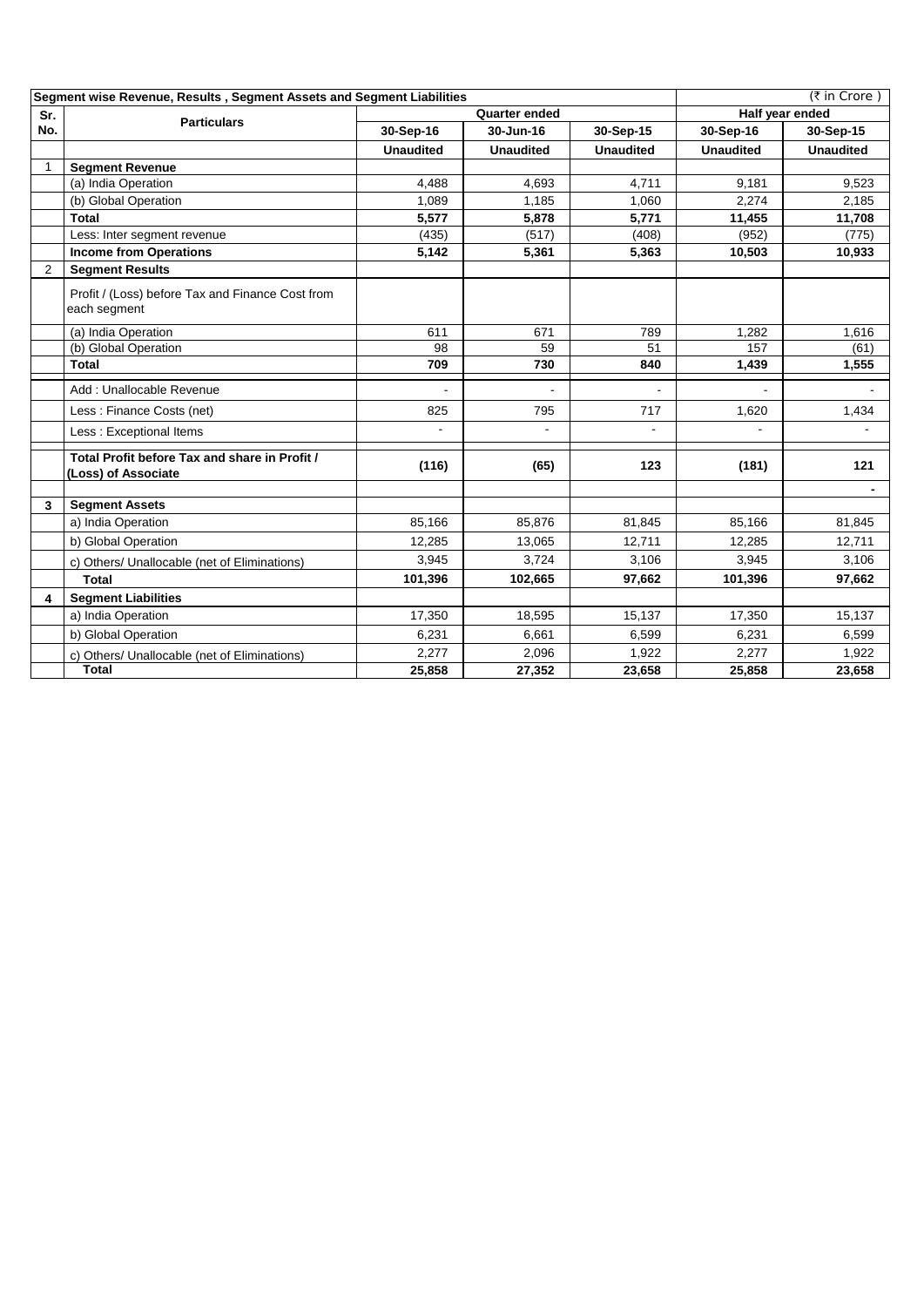|              | <b>Consolidated Statement of Assets and Liabilities</b> | (₹ in Crore)     |
|--------------|---------------------------------------------------------|------------------|
|              |                                                         | As at            |
|              | <b>Particulars</b>                                      | 30-Sep-16        |
|              |                                                         | <b>Unaudited</b> |
| A            | <b>ASSETS</b>                                           |                  |
| 1            | <b>Non-Current Assets</b>                               |                  |
|              | (a) Property, Plant and Equipment                       | 45,886           |
|              | (b) Capital Work in Progress                            | 3,542            |
|              | (c) Investment Property                                 | 3                |
|              | (d) Goodwill                                            | 4,407            |
|              | (e) Other Intangible Assets                             | 18,932           |
|              | (f) Intangible Assets under Development                 | 869              |
|              | (g) Financial Assets                                    |                  |
|              | (i) Investments                                         | 105              |
|              | (ii) Other Financial Assets                             | 15               |
|              | (h) Deferred Tax Asset (net)                            | 2,732            |
|              | (i) Income Tax Asset (net)                              | 1,124            |
|              | (i) Other Non Current Assets                            | 7,915            |
|              | <b>Sub-total Non-Current Assets</b>                     | 85,530           |
| 2            | <b>Current Assets</b>                                   |                  |
|              | (a) Inventories                                         | 152              |
|              | (b) Financial Assets                                    |                  |
|              | (i) Investments                                         | 673              |
|              | (ii) Trade Receivables                                  | 4,467            |
|              | (iii) Cash and Cash Equivalents                         | 976              |
|              | (iv) Bank Balances other than (iii) above               | 188              |
|              | (v) Other Financial Assets                              | 459              |
|              | (c) Other Current Assets                                | 8,951            |
|              | Sub-total - Current Assets                              | 15,866           |
|              | <b>Total Assets</b>                                     | 101,396          |
| в            | <b>EQUITY AND LIABILITIES</b>                           |                  |
| 1            | <b>Equity</b>                                           |                  |
|              | (a) Equity Share Capital                                | 1,244            |
|              | (b) Other Equity                                        | 29,408           |
|              | <b>Equity Attributable to Shareholders</b>              | 30,652           |
|              | Non-Controlling Interest                                | 339              |
|              | <b>Total Equity</b>                                     | 30,991           |
|              | <b>LIABILITIES</b>                                      |                  |
| $\mathbf{2}$ | <b>Non-Current Liabilities</b>                          |                  |
|              | (a) Financial Liabilities                               |                  |
|              | (i) Borrowings                                          | 27,206           |
|              |                                                         | 3,295            |
|              | (ii) Deferred Payment Liablities                        | 646              |
|              | (iii) Other Financial Liabilities                       | 426              |
|              | (b) Provisions                                          | 3,762            |
|              | (c) Deferred Tax Liabilities (net)                      | 4,740            |
|              | (d) Other Non-Current Liabilities                       |                  |
|              | <b>Sub-total Non-Current Liabilities</b>                | 40,075           |
| 3            | <b>Current Liabilities</b>                              |                  |
|              | (a) Financial Liabilities                               |                  |
|              | (i) Borrowings                                          | 5,165            |
|              | (ii) Trade Payables                                     | 6,357            |
|              | (iii) Other Financial Liabilities                       | 13,439           |
|              | (b) Other Current Liabilities                           | 4,095            |
|              | (c) Income Tax Liabilities (net)                        | 45               |
|              | (d) Provisions                                          | 1,229            |
|              | <b>Sub-total - Current Liabilities</b>                  | 30,330           |
|              | <b>Total Equity and Liabilities</b>                     | 101,396          |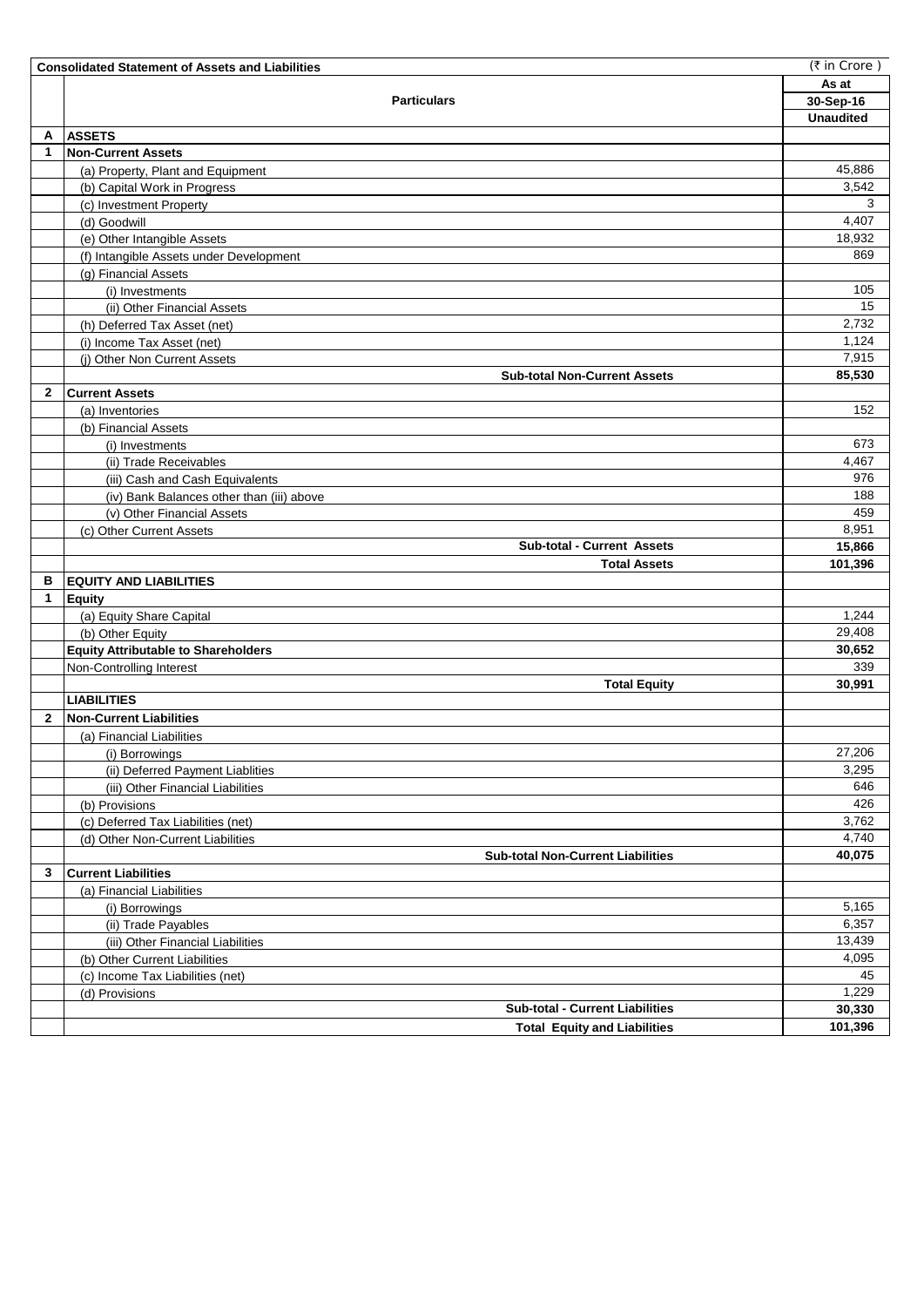## **Notes**

- 1. Figures of the previous period have been regrouped and reclassified, wherever required.
- 2. Pursuant to the Schemes of Arrangement ("the Schemes") sanctioned by the Hon'ble High Court of Judicature at Bombay, exchange variation on account of changes in exchange rates including amortisation of the balance in "Foreign Currency Monetary Item Translation Difference Account (FCMITDA)" and depreciation consequent to addition of exchange differences to the cost of capitalised assets aggregating to  $\bar{\tau}$  200 crore and  $\bar{\tau}$  438 crore during the quarter and half year ended September 30, 2016 respectively, are withdrawable from General Reserve. These withdrawable items are not considered in the accounts for the quarter and half year ended on September 30, 2016 and consequently, no withdrawal has been made. The necessary effects, if any, will be carried out at the year end. This matter has been referred to by the Auditors in their Limited Review Report. Consequently, reported Other Equity, Current Liabilities, Property, Plant and Equipment and Current Assets would have been  $\bar{\tau}$ 29,146 crore, ₹ 30,341 crore, ₹ 45,630 crore and ₹ 15,871 crore respectively as at September 30, 2016. The Company has, as permitted under the said Schemes, adjusted additional depreciation and amortisation of  $\bar{\tau}$  208 crore and  $\bar{\tau}$  465 crore, arising on fair value of the assets, for the quarter and half year ended on September 30, 2016 respectively by withdrawing an equivalent amount from General Reserve.
	- 3. The Scheme of Arrangement between the Company (the Transferee Company) and Sistema Shyam Teleservices Limited (the Transferor Company) for demerger of Telecom Business Undertaking into the Company has been approved by the Hon'ble High Courts of Rajasthan and Bombay on September 30, 2016 and October 7, 2016 respectively. Further, the Scheme of Arrangement between Reliance Telecom Limited, a wholly owned subsidiary (the Transferor Company) and the Company for demerger of Telecom Undertaking comprising of 5 License Service Areas into the Company has been approved by the Hon'ble High Court of Bombay on October 27, 2016. The effects shall be considered when the aforesaid Schemes become effective upon compliance of certain conditions precedent specified therein.
	- 4. Pursuant to the provisions of Regulation 37 of SEBI (Listing Obligations and Disclosure Requirements) Regulations, 2015 read with SEBI Circular No. CIR/CFD/CMD/16/2015 dated November 30, 2015, the Company has filed on October 17, 2016 with BSE Limited and National Stock Exchange of India Limited the Scheme of Arrangement ("Scheme"), which provides inter alia for demerger of the Wireless Business Undertaking of the Company and Reliance Telecom Limited (RTL), a Subsidiary of the Company into Aircel Limited (AL) and its subsidiary, Dishnet Wireless Limited (DWL) on the basis that pursuant to the Scheme, the Company would hold 50% ownership interest in AL.
	- 5. The Company has adopted Indian Accounting Standard (Ind AS) from April 1, 2016 with a transition date of April 1, 2015. The figures for the quarter and half year ended September 30, 2015 have also been converted as per Ind AS, which have not been subject to limited review or audit. However, the management has exercised necessary due diligence to ensure that the comparable financial results are correctly stated.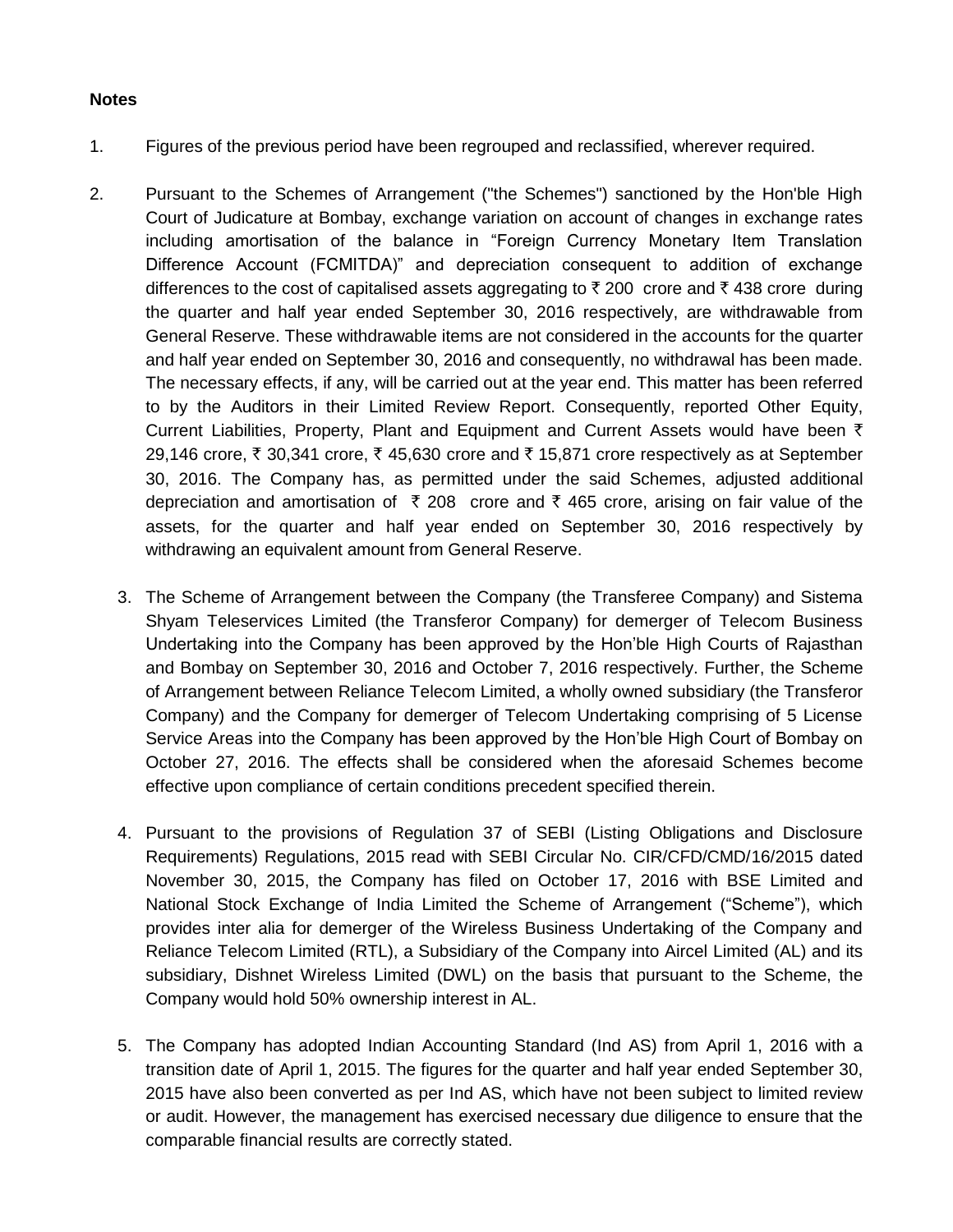a. Reconciliation and explanatory notes for the effects of the transition on Statement of Profit and Loss for the quarter and half year ended September 30, 2015 as previously reported and as per Ind AS are as follows:

|     |                                                                | <b>Amount</b><br>$(5 \text{ in } \text{core})$   | Refer<br><b>Note</b>                                      |       |
|-----|----------------------------------------------------------------|--------------------------------------------------|-----------------------------------------------------------|-------|
| Sr. | <b>Adjustments to Increase/ (Decrease)</b><br>in Net Profit    | Quarter<br>ended<br><b>September</b><br>30, 2015 | <b>Half year</b><br>ended<br><b>September</b><br>30, 2015 | below |
| 1   | Net profit as previously reported as per<br><b>Indian GAAP</b> | 156                                              | 333                                                       |       |
| 2   | <b>Restatement of Revenue</b>                                  | 7                                                | 35                                                        | b     |
| 3   | Impact on Depreciation                                         | (32)                                             | (241)                                                     | C     |
| 4   | Financial<br>Valuation<br>impact of<br>Fair<br>Instruments     | (6)                                              | (19)                                                      | d     |
| 5   | <b>Deferred Tax Credit</b>                                     | 64                                               | 138                                                       | e     |
| 6   | <b>Others</b>                                                  | 6                                                |                                                           |       |
| 7   | Net Profit before Other Comprehensive<br>Income as per Ind AS  | 195                                              | 246                                                       |       |

- b. Restatement of Revenue from non cancellable right of use and other revenues, to be recognised over a period of underlying contract of services in line with applicable Ind AS have been reversed on transition date.
- c. Depreciation impact consists of quarter / half year ended for  $\bar{\tau}$  22 crore and  $\bar{\tau}$  44 crore respectively on account of fair valuation and restatement under Ind AS and for the quarter and half year ended for  $\bar{\tau}$  10 crore and  $\bar{\tau}$  197 crore respectively on account of Restatement of Revenue.
- d. Fair valuation impact of borrowings, deposits/ advances etc. has been accounted considering net present value on transition date and consequent impact on profitability.
- e. Deferred tax is charged due to following the Balance Sheet approach; and impact arising on account of such changes on transition date.
- f. Other Comprehensive Income also comprises of actuarial gains and losses on employee Benefits, Exchange differences on translation of foreign operations/ subsidiaries and Fair valuation of Investments.
- 6. The listed Redeemable Non Convertible Debentures (NCDs) of the Company aggregating to  $\bar{\tau}$ 4,625 crore as on September 30, 2016 are secured by way of first pari passu charge on the whole of the movable properties, plant and equipment and Capital Work in Progress, both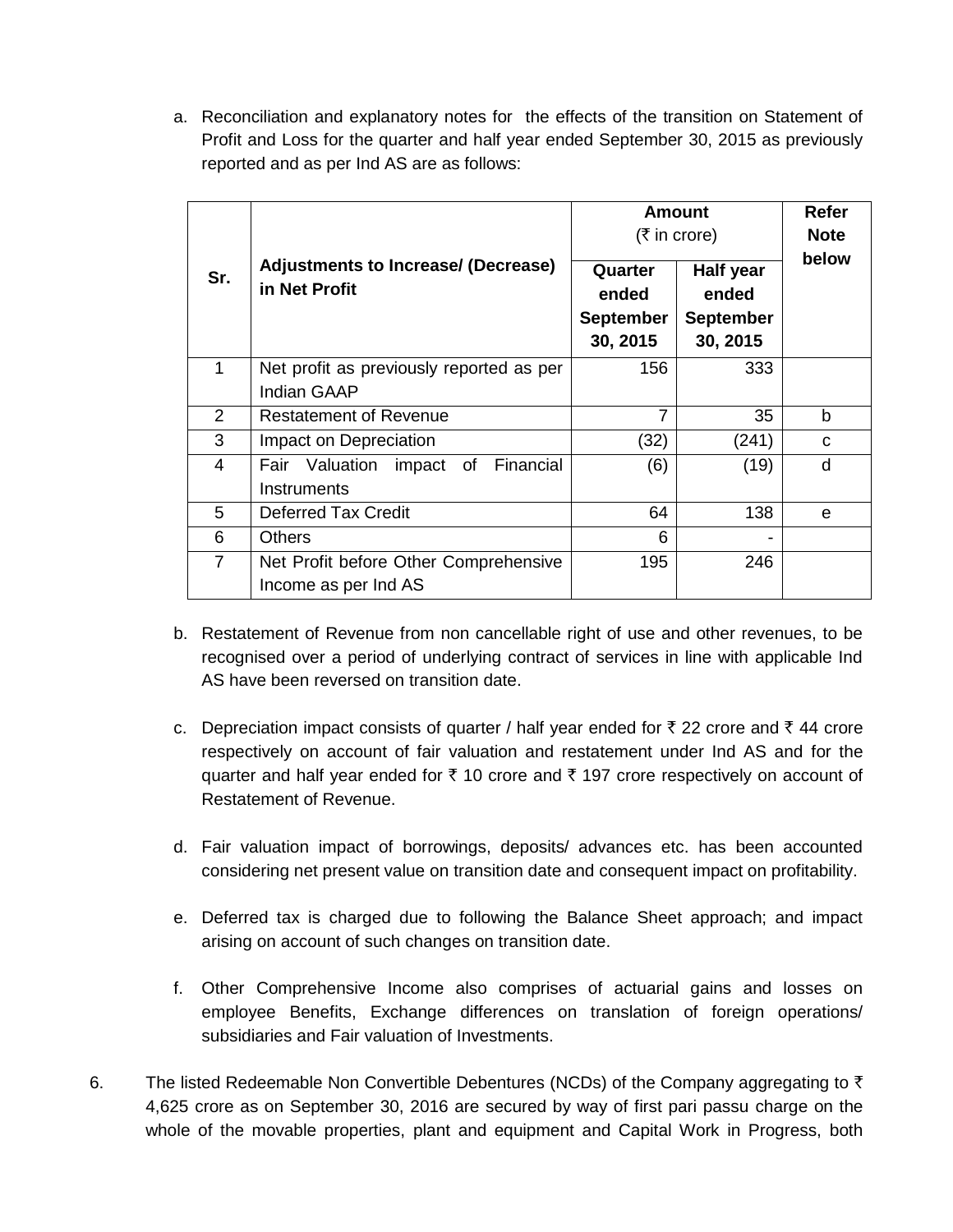present and future, including all insurance contracts relating thereto of the Borrower Group; comprising of the Company and its subsidiary companies namely; Reliance Telecom Limited (RTL), Reliance Infratel Limited (RITL) and Reliance Communications Infrastructure Limited (RCIL). Out of the above, in case of NCDs of  $\bar{\tau}$  1,625 crore, the Company has also assigned Telecom Licences, by execution of Tripartite Agreements with Department of Telecommunications (DoT). Further, NCDs of  $\bar{\tau}$  500 crore have been secured by pledge of equity shares of RCIL held by the Company and of RTL held by the Company and Reliance Infocomm Infrastructure Limited (RIIL) by execution of the Share Pledge Agreement. The asset cover in case of these NCDs exceeds 100% of the principal amount of the said NCDs.

7. Additional details as required in relation to Non Convertible Debentures (NCDs):

| Nature of Instruments                           | 11.20% NCDs      | 11.60% NCDs | 11.25% NCDs                                                                   |
|-------------------------------------------------|------------------|-------------|-------------------------------------------------------------------------------|
| Amount outstanding ( $\overline{\xi}$ in crore) | 3,000            | 500         | 1,125                                                                         |
| Previous due date for payment of Interest       | 02.11.2016       | 07.02.2016  | 07.11.2016                                                                    |
| Whether Interest was paid on the due date       | Yes              | Yes         | Yes                                                                           |
| Next due date for payment of interest           | 02.12.2016       | 07.02.2017  | 07.12.2016                                                                    |
| <b>Credit Rating</b>                            | <b>ICRA BBB+</b> | $CAREA -$   | $CAREA -$                                                                     |
| Due Date for Principal Repayment                | 01.03.2019       | 07.02.2017  | ₹ 375 crore<br>on each dates<br>07.02.2017<br>07.02.2018<br>and<br>07.02.2019 |

- 8. Debenture Redemption Reserve (DRR) : ₹590 crore as on September 30, 2016.
- 9. Net Worth :  $\overline{\tau}$  29,165 crore, as on September 30, 2016.
	- Includes  $\bar{\tau}$  751 crore created pursuant to the Scheme of Amalgamation approved by High court, which shall for all regulatory purposes be considered to be part of owned funds/ Networth of the Company.
- 10. The Company is operating with India Operations, Global Operations and Others/ Unallocated segments. Accordingly, segment-wise information has been given. This is in line with the requirement of Ind AS 108 "Operating Segments".
- 11. Formula used for the computation of ratios:
	- i ) Debt Equity Ratio = Debt/ Equity;
	- ii) Debt Service Coverage Ratio (DSCR) = Earnings before depreciation, interest and tax/ (Interest + Principal repayment);